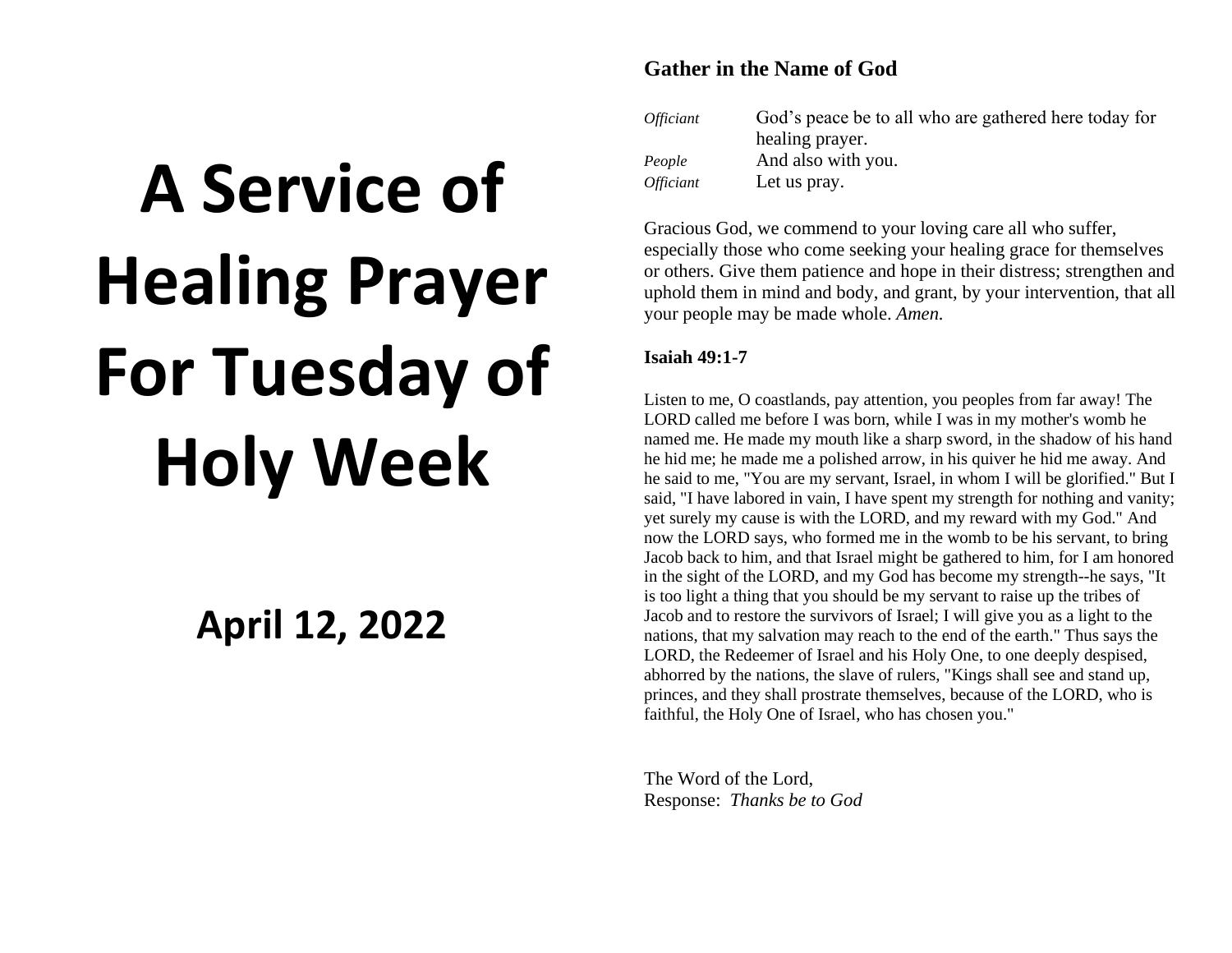#### **Psalm 71:1-14**

1

2

3

4

5

6

In you, O God, have I taken refuge; \* let me never be ashamed.

In your righteousness, deliver me and set me free; \* incline your ear to me and save me.

Be my strong rock, a castle to keep me safe; \* you are my crag and my stronghold.

Deliver me, my God, from the hand of the wicked, \* from the clutches of the evildoer and the oppressor.

For you are my hope, O GOD, \* my confidence since I was young.

I have been sustained by you ever since I was born; from my mother's womb you have been my strength; \* my praise shall be always of you.

7

8

9

I have become a portent to many; \* but you are my refuge and my strength.

Let my mouth be full of your praise  $*$ and your glory all the day long.

Do not cast me off in my old age; \* forsake me not when my strength fails.

10

For my enemies are talking against me, \* and those who lie in wait for my life take counsel together.

11

They say, "God has forsaken him; go after him and seize him; \* because there is none who will save."

12

O God, be not far from me; \* come quickly to help me, O my God. 13

Let those who set themselves against me be put to shame and be disgraced; \*

let those who seek to do me evil be covered with scorn and reproach.

14

But I shall always wait in patience, \* and shall praise you more and more.

#### **1 Corinthians 1:18-31**

The message about the cross is foolishness to those who are perishing, but to us who are being saved it is the power of God. For it is written, "I will destroy the wisdom of the wise, and the discernment of the discerning I will thwart." Where is the one who is wise? Where is the scribe? Where is the debater of this age? Has not God made foolish the wisdom of the world? For since, in the wisdom of God, the world did not know God through wisdom, God decided, through the foolishness of our proclamation, to save those who believe. For Jews demand signs and Greeks desire wisdom, but we proclaim Christ crucified, a stumbling block to Jews and foolishness to Gentiles, but to those who are the called, both Jews and Greeks, Christ the power of God and the wisdom of God. For God's foolishness is wiser than human wisdom, and God's weakness is stronger than human strength. Consider your own call, brothers and sisters: not many of you were wise by human standards, not many were powerful, not many were of noble birth. But God chose what is foolish in the world to shame the wise; God chose what is weak in the world to shame the strong; God chose what is low and despised in the world, things that are not, to reduce to nothing things that are, so that no one might boast in the presence of God. He is the source of your life in Christ Jesus, who became for us wisdom from God, and righteousness and sanctification and redemption, in order that, as it is written, "Let the one who boasts, boast in the Lord."

The Word of the Lord, Response: *Thanks be to God*

#### **Psalm 23**

The LORD is my shepherd; \* I shall not want. He maketh me to lie down in green pastures; \* he leadeth me beside the still waters.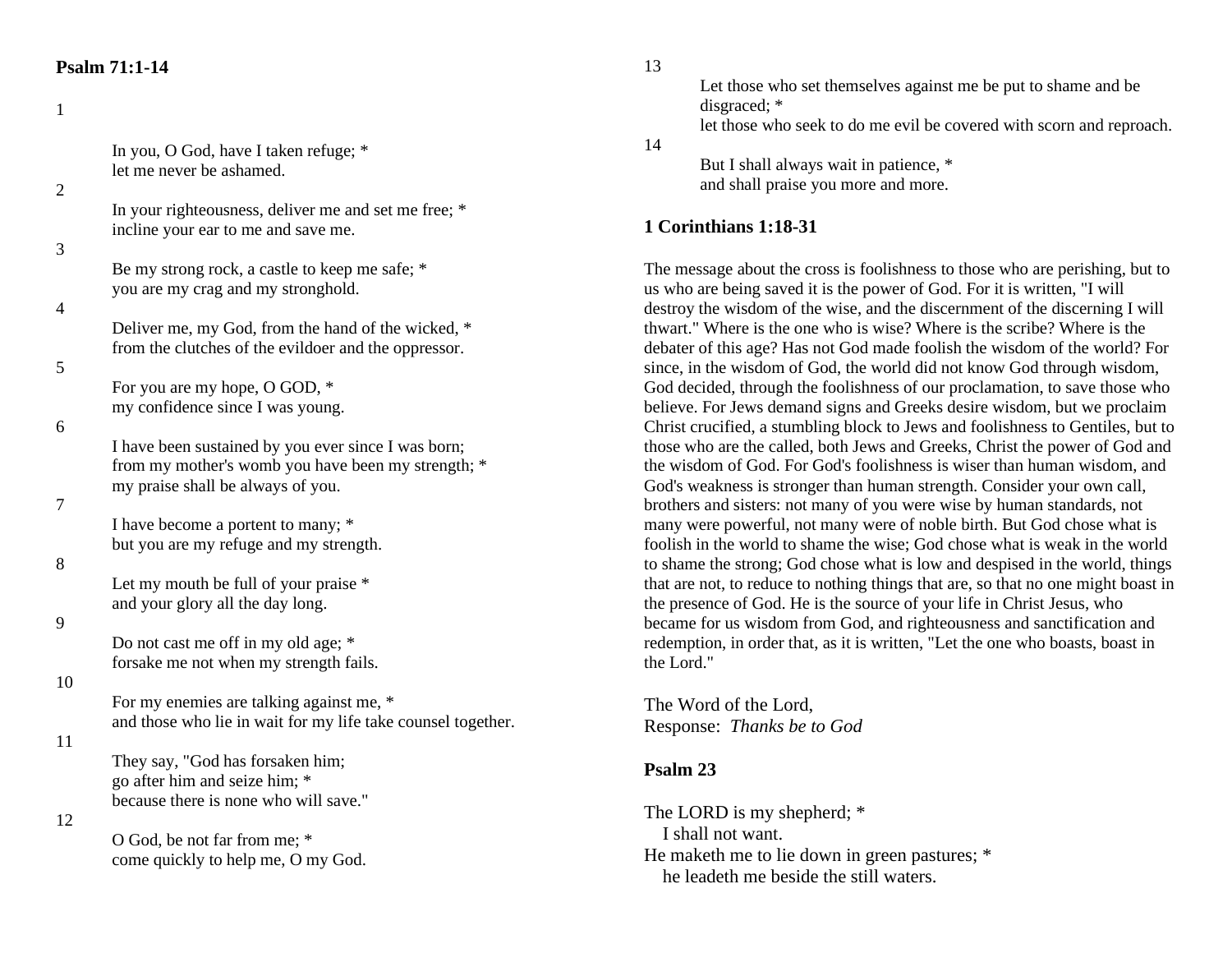He restoreth my soul; \* he leadeth me in the paths of righteousness for his Name's sake. Yea, though I walk through the valley of the shadow of death, I will fear no evil; \* for thou art with me; thy rod and thy staff, they comfort me. Thou preparest a table before me in the presence of mine enemies; \* thou anointest my head with oil; my cup runneth over. Surely goodness and mercy shall follow me all the days of my life, \* and I will dwell in the house of the LORD for ever.

#### **John 12:20-36**

Now among those who went up to worship at the festival were some Greeks. They came to Philip, who was from Bethsaida in Galilee, and said to him, "Sir, we wish to see Jesus." Philip went and told Andrew; then Andrew and Philip went and told Jesus. Jesus answered them, "The hour has come for the Son of Man to be glorified. Very truly, I tell you, unless a grain of wheat falls into the earth and dies, it remains just a single grain; but if it dies, it bears much fruit. Those who love their life lose it, and those who hate their life in this world will keep it for eternal life. Whoever serves me must follow me, and where I am, there will my servant be also. Whoever serves me, the Father will honor. "Now my soul is troubled. And what should I say-- `Father, save me from this hour'? No, it is for this reason that I have come to this hour. Father, glorify your name." Then a voice came from heaven, "I have glorified it, and I will glorify it again." The crowd standing there heard it and said that it was thunder. Others said, "An angel has spoken to him." Jesus answered, "This voice has come for your sake, not for mine. Now is the judgment of this world; now the ruler of this world will be driven out. And I, when I am lifted up from the earth, will draw all people to myself." He said this to indicate the kind of death he was to die. The crowd answered him, "We have heard from the law that the Messiah remains forever. How can you say that the Son of Man must be lifted up? Who is this Son of Man?" Jesus said to them, "The light is with you for a little longer. Walk while you have the light, so that the darkness may not overtake you. If you walk in the darkness, you do not know where you are going. While you have the light, believe in the light, so that you may become children of light."

The Word of the Lord, Response: *Thanks be to God*

*Question: How has your unexpected time at home offered you a chance of healing (physically, spiritually, emotionally), or not?*

#### **A Litany for Healing**

*The Leader introduces the Litany with this bidding*

Let us name before God those for whom we offer our prayers.

*The People audibly name those for whom they are interceding.*

Let us offer our prayers for God's healing, saying "Hear and have mercy"

Holy God, source of health and salvation, *"Hear and have mercy"*

Holy and Mighty, wellspring of abundant life, *"Hear and have mercy"*

Holy Immortal One, protector of the faithful, *"Hear and have mercy"*

Grant your grace to heal those who are sick, we pray to you, O God, *"Hear and have mercy"*

Comfort, relieve, and heal all sick children, we pray to you, O God, *"Hear and have mercy"*

Give courage to all who await surgery, we pray to you, O God, *"Hear and have mercy"*

Support and encourage those who live with chronic illness, we pray to you, O God,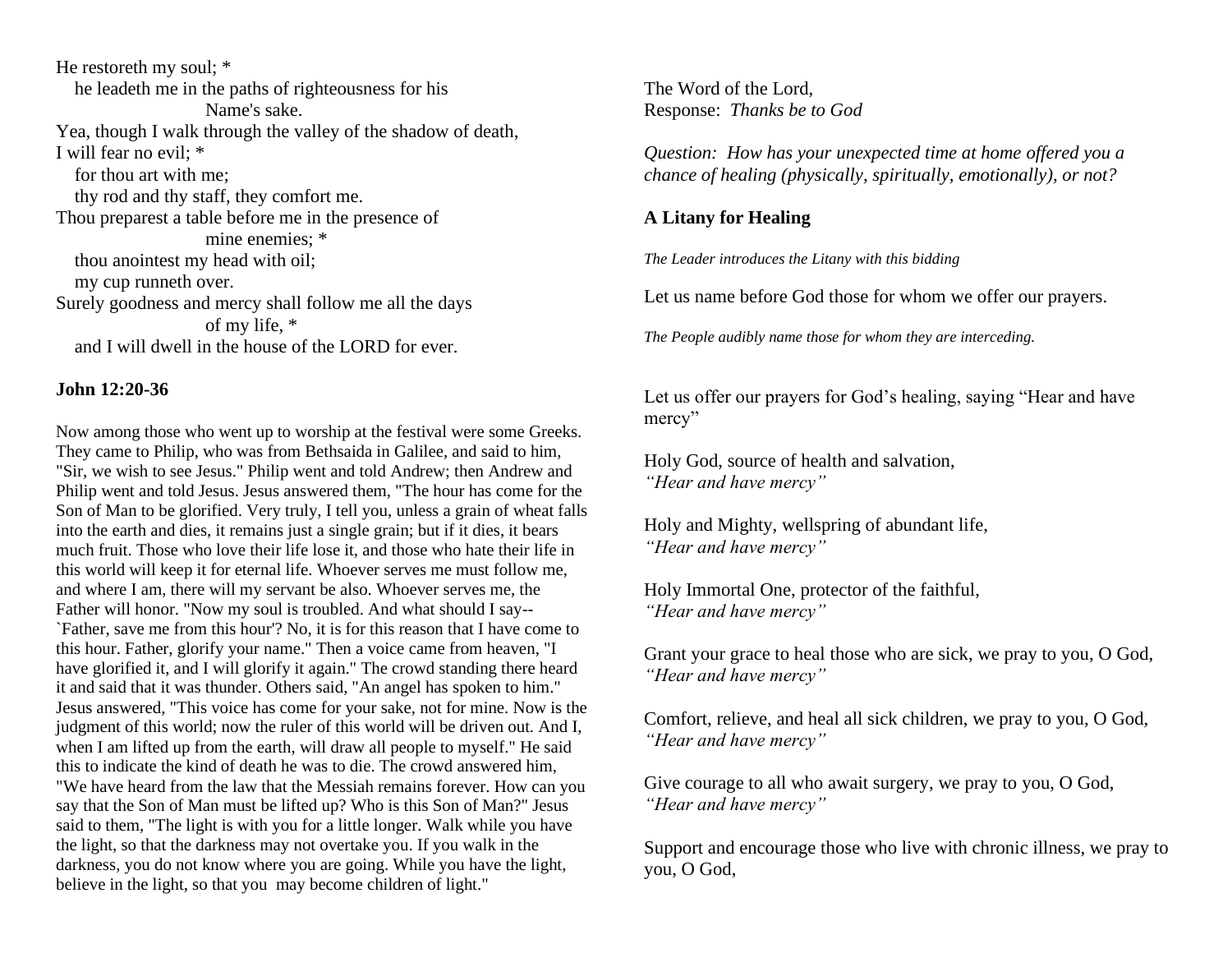*"Hear and have mercy"*

Strengthen those who endure continual pain, and give them hope, we pray to you, O God, *"Hear and have mercy"*

Grant refreshment of peaceful sleep to all who suffer, we pray to you, O God, *"Hear and have mercy"*

Befriend all who are anxious, lonely, despondent, or afraid, we pray to you, O God, *"Hear and have mercy"*

Restore those with mental illness to clarity of mind and hopefulness of heart, we pray to you, O God, *"Hear and have mercy"*

Give rest to the weary, and hold the dying in your loving arms, we pray to you, O God, *"Hear and have mercy"*

Help us to prepare for death with confident expectation and hope of joy, we pray to you, O God, *"Hear and have mercy"*

Give your wisdom and compassion to health care workers, that they may minister to the sick and dying with knowledge, skill, and kindness, we pray to you, O God, *"Hear and have mercy"*

Uphold those who keep watch with the sick, we pray to you, O God, *"Hear and have mercy"*

Guide those who search for the causes and cures of sickness and disease, we pray to you, O God, *"Hear and have mercy"*

O God, accept the fervent prayers of your people; in the multitude of your mercies look with compassion upon us and all who turn to you

for help; for you are gracious, O lover of souls, and to you we give glory now and forever. *Amen*

#### **Confession of Need**

Let us confess our need for God's healing grace,

*Silence*

# *Leader and People*

Compassionate God, we confess our weaknesses and our need for your strengthening touch, We confess that some illnesses stem from our own fault while other are beyond our control, We turn to you, source of life, and ask in your name for the gifts of true healing and life in you, *Amen*

#### *Leader*

May the God of love visit you in your times of trial and weakness, and raise you to newness of life, in the power of the Holy Spirit. *Amen*

# **Confession of Sin**

# *The Leader says*

Let us confess our sins to God.

*Silence maybe kept.*

# *Leader and People*

God of all mercy, we confess that we have sinned against you, opposing your will in our lives. We have denied your goodness in each other,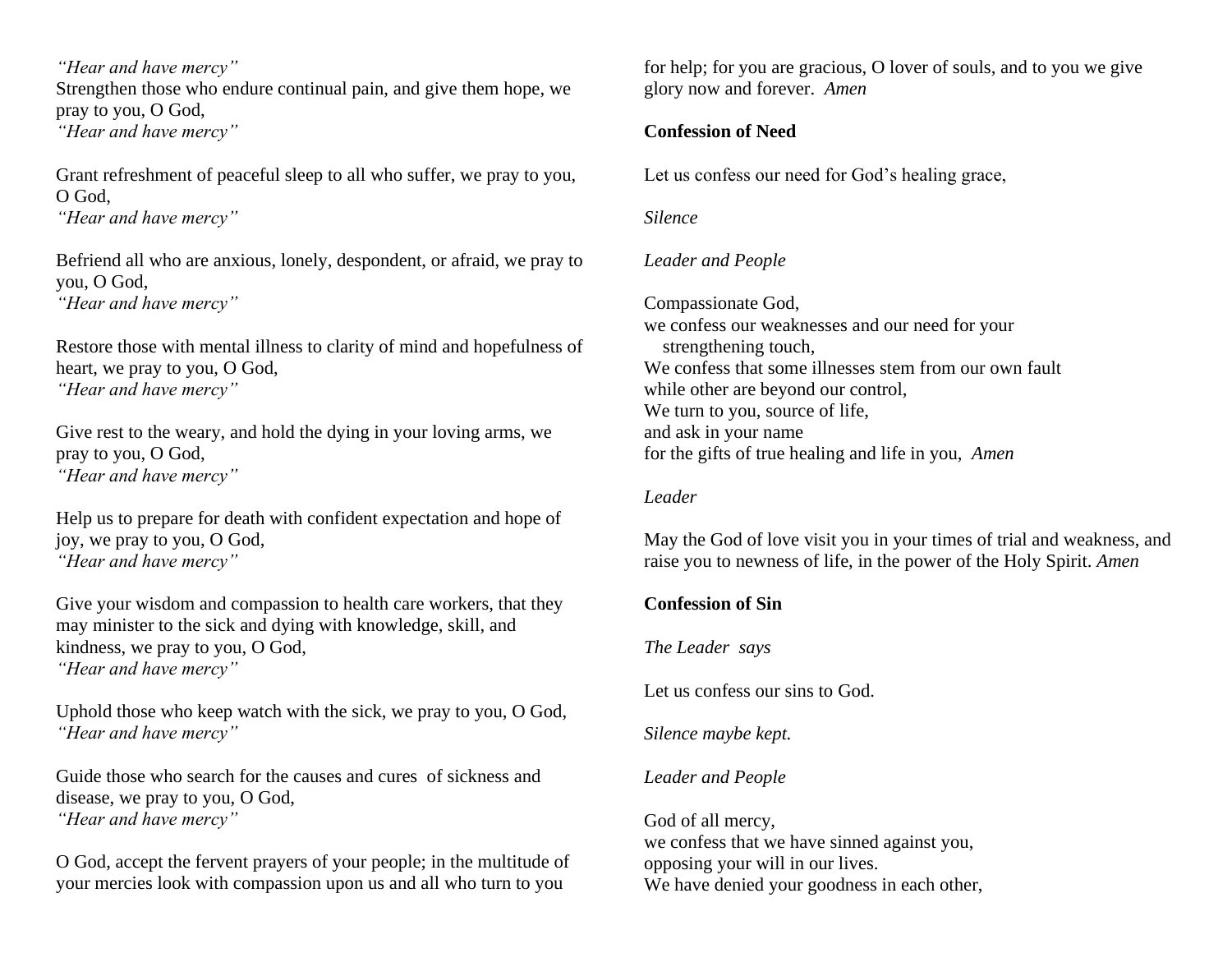in ourselves, and in the world you have created. We repent of the evil that enslaves us, the evil we have done, and the evil done on our behalf. Forgive, restore, and strengthen us that we may abide in your love and serve only your will. Amen

#### Leader

Almighty God have mercy on us, forgive us all our sins, strengthen us in all goodness, and by the power of the Holy Spirit keep us in eternal life*. Amen*

#### **Additional Prayers**

#### *Collect of the Day*

O God, by the passion of your blessed Son you made an instrument of shameful death to be for us the means of life: Grant us so to glory in the cross of Christ, that we may gladly suffer shame and loss for the sake of your Son our Savior Jesus Christ; who lives and reigns with you and the Holy Spirit, one God, for ever and ever. *Amen.*

#### *For Cancer Patients*

*Loving God, we humbly pray for all those who are fighting cancer. Give them the hope and courage they need each day. Comfort them in their pain bless them with healing and strengthen their family, friends, and caregivers. Amen*

#### *For Caregivers and Others in Support of the Sick*

*Compassionate God, support and strengthen all those who reach out in love, concern, and prayer for the sick and distressed. In their acts of compassion, may they know that they are your instruments. In their concerns and fears may they know your peace. In their prayer may they know your steadfast love May they not grow weary or fainthearted, for your mercy's sake. Amen*

#### *For those we Love*

Almighty God, we entrust all who are dear to us to *your* never-failing care and love, for this life and the life to come, knowing that *you* are doing for them better things than we can desire or pray for. *Amen.* 

#### *For Those Who Fear Losing Hope*

*Loving God, inspire by your Holy Spirit those who are afraid of losing hope. Give them a fresh vision of your love,that they may find again what they fear they have lost. Grant them your powerful deliverance, Amen*

#### *For the Victims of Addiction*

O blessed God, look with compassion upon all who through addiction have lost their health and freedom. Restore to them the assurance of your unfailing mercy; remove from them the fears that beset them; strengthen them in the work of their recovery; and to those who care for them, give patient understanding and persevering love. *Amen.*

#### *For Peace among the Nations*

Almighty God, guide the nations of the world into the way of justice and truth, and establish among them that peace which is the fruit of righteousness, that they may become your kingdom on this earth. *Amen.*

#### *For our Enemies*

O God, you commanded us to love our enemies: Lead them and us from prejudice to truth; deliver them and us from hatred, cruelty, and revenge; and in your good time enable us all to stand reconciled before you. *Amen.*